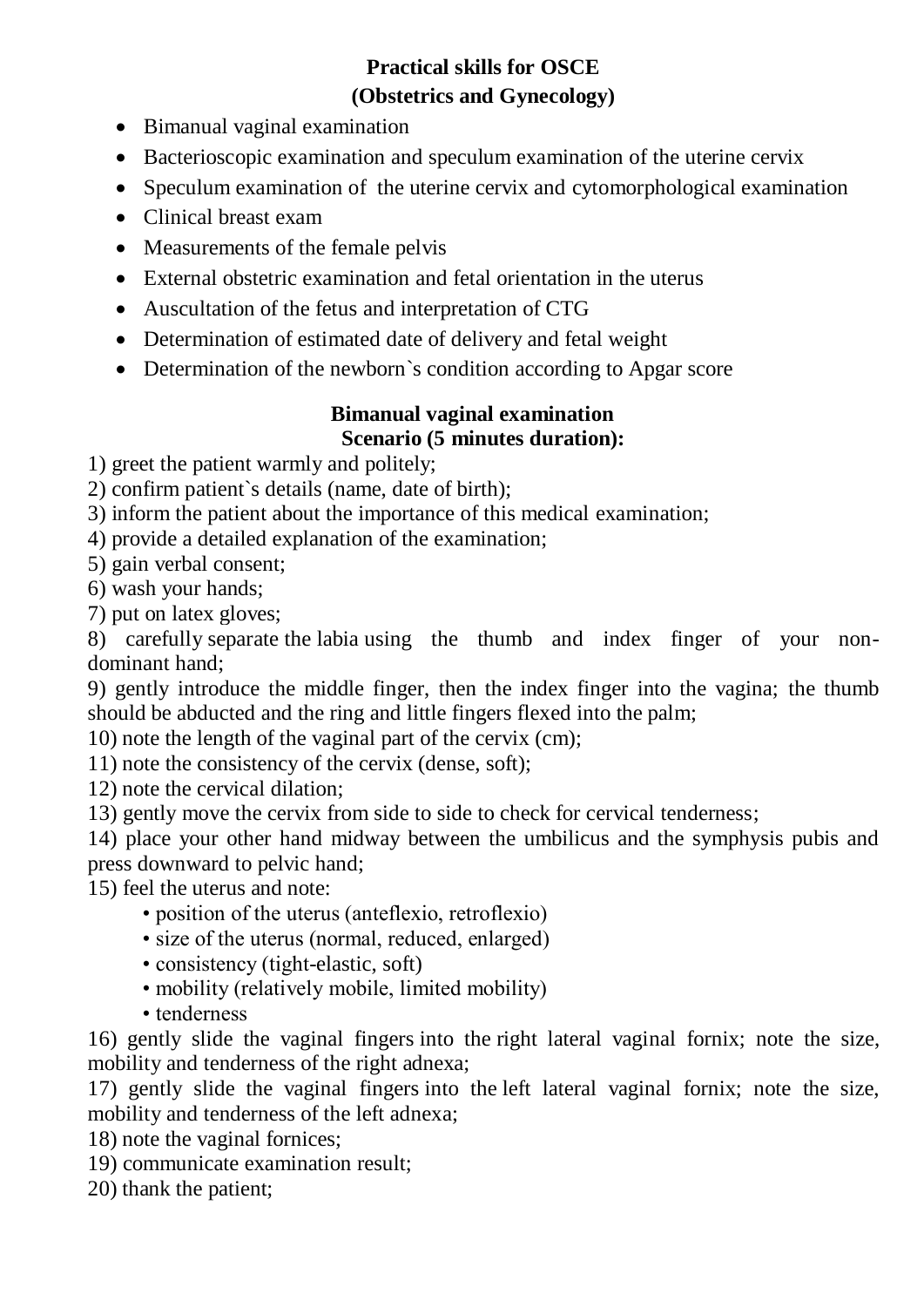- 21) remove your gloves;
- 22) wash your hands.

### **Bacterioscopic examination and speculum examination of the uterine cervix Scenario (5 minutes duration):**

- 1) greet the patient warmly and politely;
- 2) confirm patient`s details (name, date of birth);
- 3) inform the patient about the importance of this medical examination;
- 4) provide a detailed explanation of the examination;
- 5) gain verbal consent;
- 6) wash your hands;
- 7) put on latex gloves;
- 8) take a microscope slide U / C / V;
- 9) sampling of bacterioscopic smear:
	- insert a cotton applicator stick (or a Volkmann's spoon) into the urethra (1.5-2 cm), remove and smear a labeled glass slide (section U);

10) take a gynecological speculum in the dominant hand;

11) carefully separate the labia using the thumb and index finger of your nondominant hand; introduce the closed speculum into the vagina;

12) rotate the blades of the speculum into a horizontal position, open the blades after full insertion and maneuver the speculum gently so that the cervix comes into full view; 13) note the vaginal portion of the cervix and the vagina:

- color and condition of the vaginal mucosa (hyperemia, edema)
- vaginal discharge (physiological, pathological)
- cervical shape (conical, cylindrical)
- length of the cervix (in cm)
- shape of the external os (round, slit-like, the presence of ruptures)
- discharge from the cervix (mucous, bloody, purulent, watery)
- 14) sampling of bacterioscopic smear:

 • insert a cytobrush (or the other end of a Volkmann`s spoon) into the cervical canal, remove and smear a labeled glass slide (section C);

• use Ayre`s wooden cervical spatula for obtain of specimen from the

posterior vaginal`s wall, remove and smear a labeled glass slide (section V);

- 15) gently remove the speculum;
- 16) communicate examination result;
- 17) thank the patient;
- 18) remove your gloves;
- 19) wash your hands.

## **Speculum examination of the uterine cervix and cytomorphological examination Scenario (5 minutes duration):**

- 1) greet the patient warmly and politely;
- 2) confirm patient`s details (name, date of birth);
- 3) inform the patient about the importance of this medical examination;
- 4) provide a detailed explanation of the examination;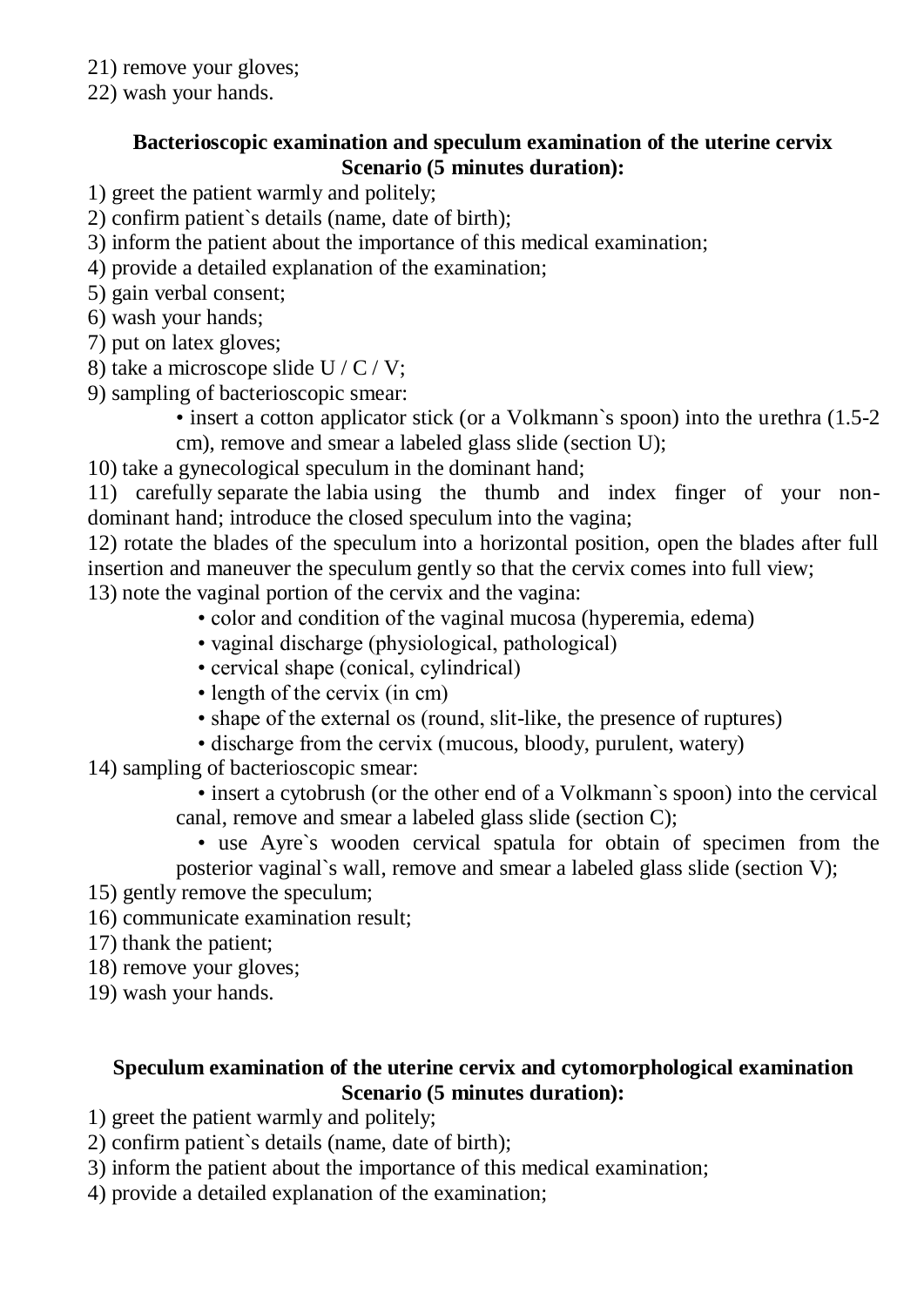5) gain verbal consent;

6) wash your hands;

7) put on latex gloves;

8) take a gynecological speculum in the dominant hand;

9) carefully separate the labia using the thumb and index finger of your nondominant hand; introduce the closed speculum into the vagina;

10) rotate the blades of the speculum into a horizontal position, open the blades after full insertion and maneuver the speculum gently so that the cervix comes into full view; 11) note the vaginal portion of the cervix and the vagina:

- color and condition of the vaginal mucosa (hyperemia, edema)
- vaginal discharge (physiological, pathological)
- cervical shape (conical, cylindrical)
- length of the cervix (in cm)
- shape of the external os (round, slit-like, the presence of ruptures)
- discharge from the cervix (mucous, bloody, purulent, watery)

12) remove superficial mucus/exudate with a cotton swab;

13) take a microscope slide ectocervix / endocervix;

14) sampling of cytological smear:

- use a curved cytobrush or place the longer end of Ayre`s wooden cervical spatula into the os of the cervix and press gently, turn by 360°, remove and smear a labeled glass slide (section ectocervix);
- introduce a cytobrush into the cervical canal, turn by 360° 2-3 times in clockwise direction, remove and smear a labeled glass slide (section endocervix);
- 15) gently remove the speculum;
- 16) communicate examination result;
- 17) thank the patient;
- 18) remove your gloves;
- 19) wash your hands.

### **Clinical breast exam Scenario (duration 5 minutes):**

1) greet the patient warmly and politely;

2) confirm patient`s details (name, date of birth);

- 3) inform the patient about the importance of this medical examination;
- 4) provide a detailed explanation of the examination;
- 5) gain verbal consent;
- 6) wash your hands;
- 7) put on latex gloves;

8) inspect the mammary glands: contour changes, skin changes, nipple changes, areas around nipples (asymmetry, retraction, etc.);

9) follow systematically, in a circular pattern around the nipple or along the radial lines (simulate a clock) feel the entire breast, including the tail near the axilla; note consistency of tissue, any tenderness, presence / absence of tumors;

10) if a tumor is found, detect its shape, location, size, consistency, sensitivity, mobility, correlation with the breast tissue;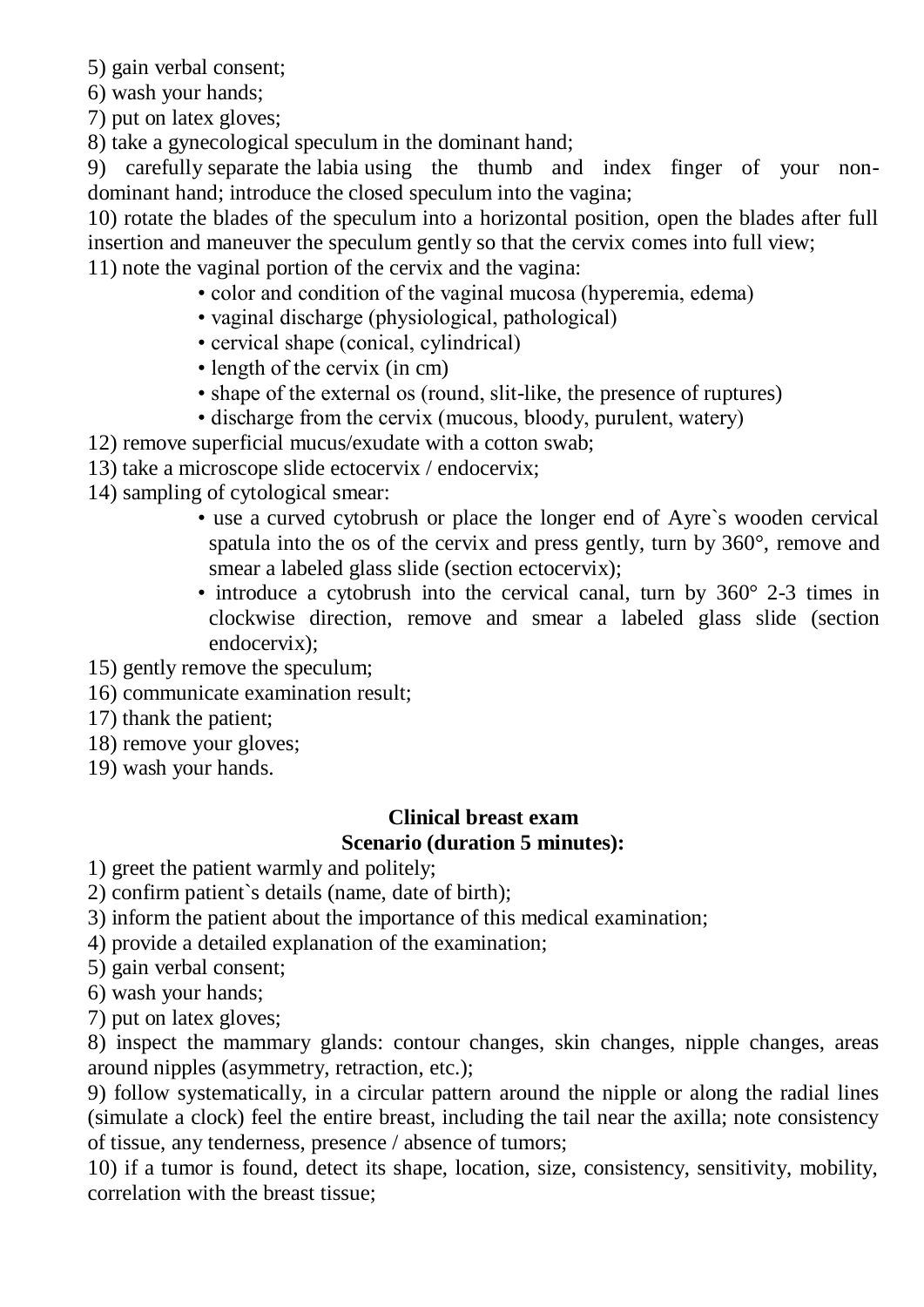11) palpate the lymph nodes: supraclavicular, subclavicular and axillary;

12) compress the areola, going about its circumference; gently squeeze the nipple to note for discharge;

- 13) communicate examination result;
- 14) thank the patient;
- 15) remove your gloves;
- 16) wash your hands.

# **Measurements of the female pelvis Scenario (duration 5 minutes):**

1) greet the patient warmly and politely;

2) confirm patient`s details (name, date of birth);

3) inform the patient about the importance of this medical examination;

4) provide a detailed explanation of the examination;

- 5) gain verbal consent;
- 6) wash your hands;

7) put on latex gloves;

8) take a pelvimeter;

9) place the buttons of the pelvimeter on the anterio–superior spines of iliac bones (normally D. spinarum equals 25-26 cm);

10) move the buttons of the pelvimeter on the most distant locations of iliac cristae (normally D. cristarum equals 28-29 cm);

11) place the buttons of pelvimeter on trochanteria major of femoral bones (normally D. trochanterica equals 30-31 cm);

12) place the patient on her left side, bent her left leg in knee joint; measure the distance between the upper border of the pubic symphysis and the fossa supra-sacralis (normally C. externa equals 20-21 cm);

13) remove your gloves and put on a new pair of latex gloves;

14) during vaginal examination measure the distance from the lower margin of the pubic symphysis to the sacral promontory (normally C. diagonalis equals 12.5-13 cm).

15) communicate examination result;

16) thank the patient;

17) remove your gloves;

18) wash your hands.

### **External obstetric examination and fetal orientation in the uterus Scenario (duration 5 minutes):**

1) greet the patient warmly and politely;

- 2) confirm patient`s details (name, date of birth);
- 3) inform the patient about the importance of this medical examination;
- 4) provide a detailed explanation of the examination;
- 5) gain verbal consent;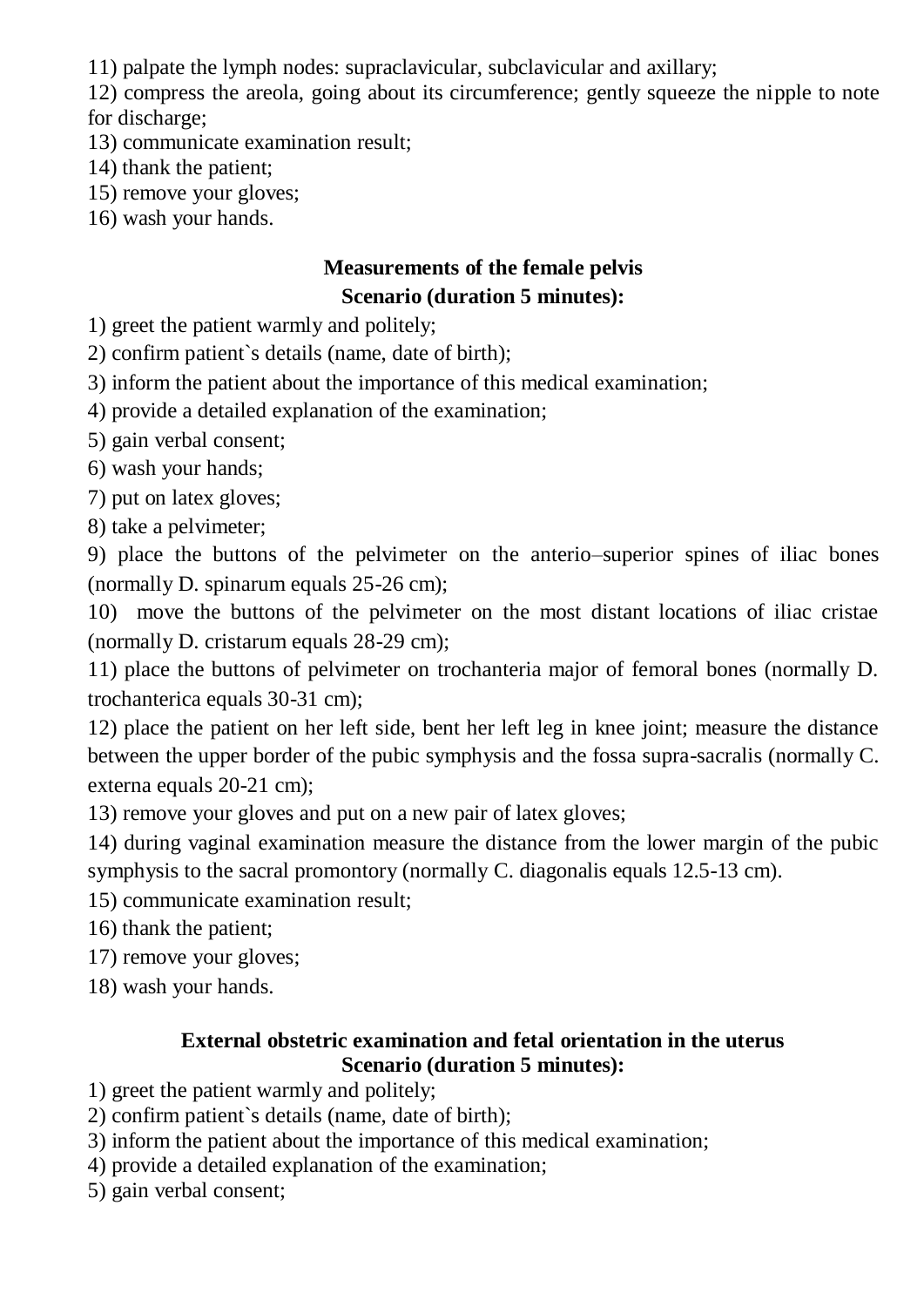6) wash your hands;

7) put on latex gloves;

8) place ribs of your both hands on the uterine fundus; note the height of the uterus;

9) place palms of your both hands on the left and right side of the uterus;

10) by the palpation of the uterine wall find the fetal back;

11) note the fetal lie (longitudinal, transverse, oblique), fetal position (left/ right, anterior/posterior);

12) place your hand over the upper border of the pubic symphysis and palpate the presenting part of the fetus;

13) note the fetal presentation (cephalic, breech);

14) turn back on the patient and place your hands on the anterior uterine wall;

15) move fingers of both hands gently down the sides of the uterus toward the pubis; note the fetal engagement;

16) note the degree of engagement of the presenting part;

17) give the full answer about the fetal orientation: fetal lie, presentation (cephalic, breech) and fetal position (left/ right, anterior/posterior);

18) thank the patient;

19) remove your gloves;

20) wash your hands.

### **Auscultation of the fetus and interpretation of CTG Scenario (duration 5 minutes):**

1) greet the patient warmly and politely;

2) confirm patient`s details (name, date of birth);

3) inform the patient about the importance of this medical examination;

4) provide a detailed explanation of the examination;

5) gain verbal consent;

6) wash your hands;

7) put on latex gloves;

8) note the fetal orientation (on the phantom) by visual examination:

- fetal lie (longitudinal, transverse, oblique)
- fetal presentation (cephalic, breech)
- fetal position (left, right, anterior, posterior, transverse)

9) show and describe the point of auscultation of fetal heartbeat (on the phantom);

10) estimate the result of CTG:

- normal
- expressed tachycardia (fetal distress)
- expressed bradycardia (fetal distress)
- monotonic rhythm (fetal distress)
- late decelerations (fetal distress)
- 11) thank the patient;
- 12) remove your gloves;
- 13) wash your hands.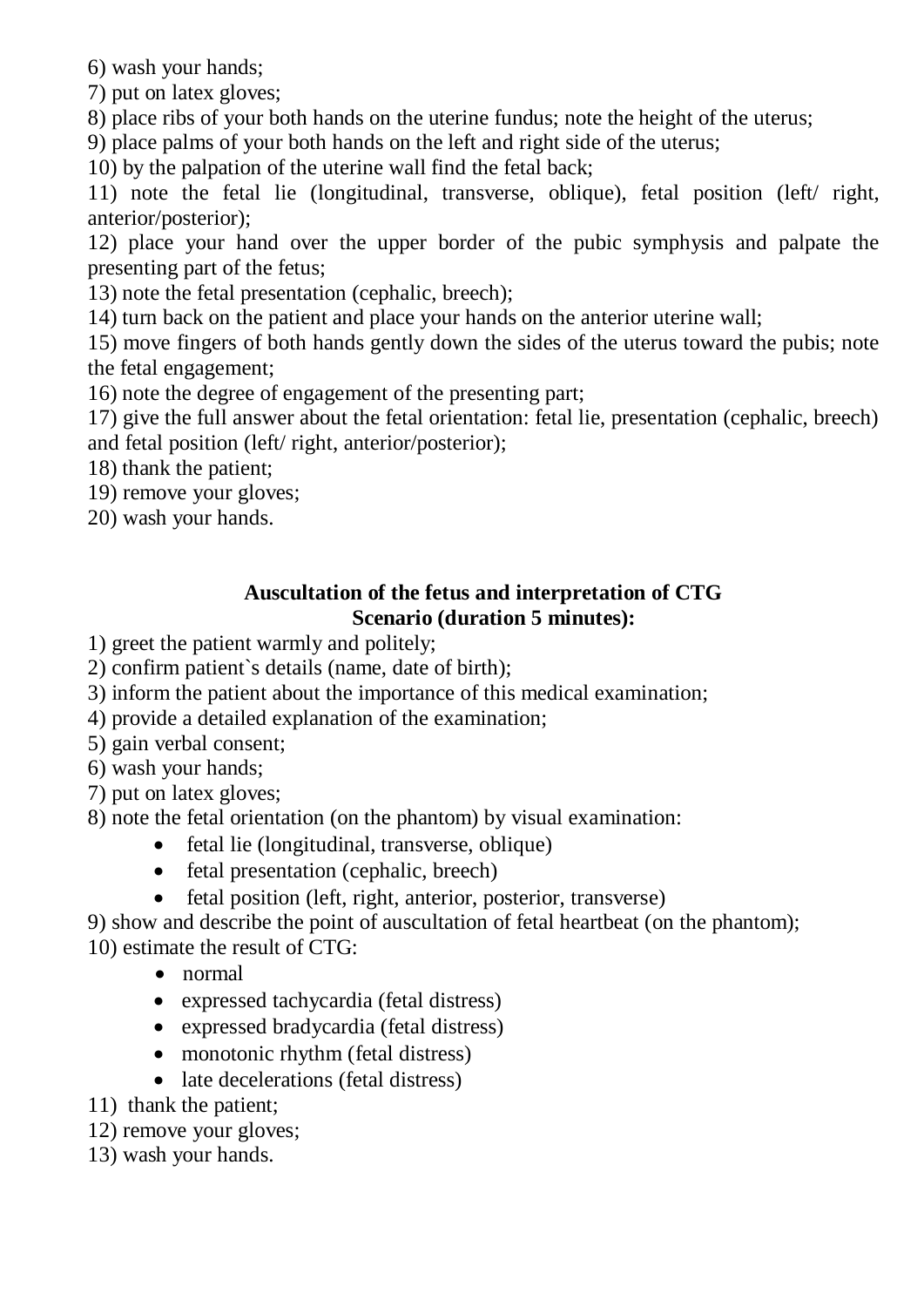### **Determination of estimated date of delivery and fetal weight Scenario (duration 5 minutes):**

1) greet the patient warmly and politely;

2) confirm patient`s details (name, date of birth);

3) inform the patient about the importance of this medical examination;

4) provide a detailed explanation of the examination;

5) gain verbal consent;

6) wash your hands;

7) put on latex gloves;

8) determine the estimated date of delivery based on data of the last menstruation using Negele's equation: first day of the last menstruation plus 7 days and minus 3 months;

9) palpate the upper border of pubic symphysis, press the zero mark of the soft measuring tape to the established;

10) place the soft measuring tape along the middle line of the abdomen;

11) note the uterine fundus with the rib of your hand by pressing gently and moving from pubic symphysis to xiphoid;

12) measure the height of the uterus in cm;

13) wrap the soft measuring tape around the abdomen, frontal side – on the belly button level, posterior side – on the lumbar area, mark the result in cm;

14) calculate the estimated fetus weight using the Giordania's method: abdomen circumference (cm)  $\times$  uterine fundal height (cm)  $\pm$  200 gr.

15) communicate examination result;

16) thank the patient;

17) remove your gloves;

18) wash your hands.

#### **Determination of the newborn`s condition according to Apgar score Scenario (duration 5 minutes):**

1) greet the patient warmly and politely;

- 2) confirm patient`s details (name, date of birth);
- 3) inform the patient about the importance of this medical examination;
- 4) provide a detailed explanation of the examination;
- 5) gain verbal consent;
- 6) wash your hands;
- 7) put on latex gloves;
- 8) assess the skin color of the newborn:
	- pink 2 points
	- acrocyanosis 1 point
	- generalized pallor of the skin or generalized cyanosis 0 points
- 9) assesst of newborn's breathing:
	- respiratory movements in full volume, cry loud 2 points
	- respiratory movements irregular with the involvement of auxiliary muscles, weak scream - 1 point
	- absence of respiratory movements 0 points

10) assess of newborn's heart rate: